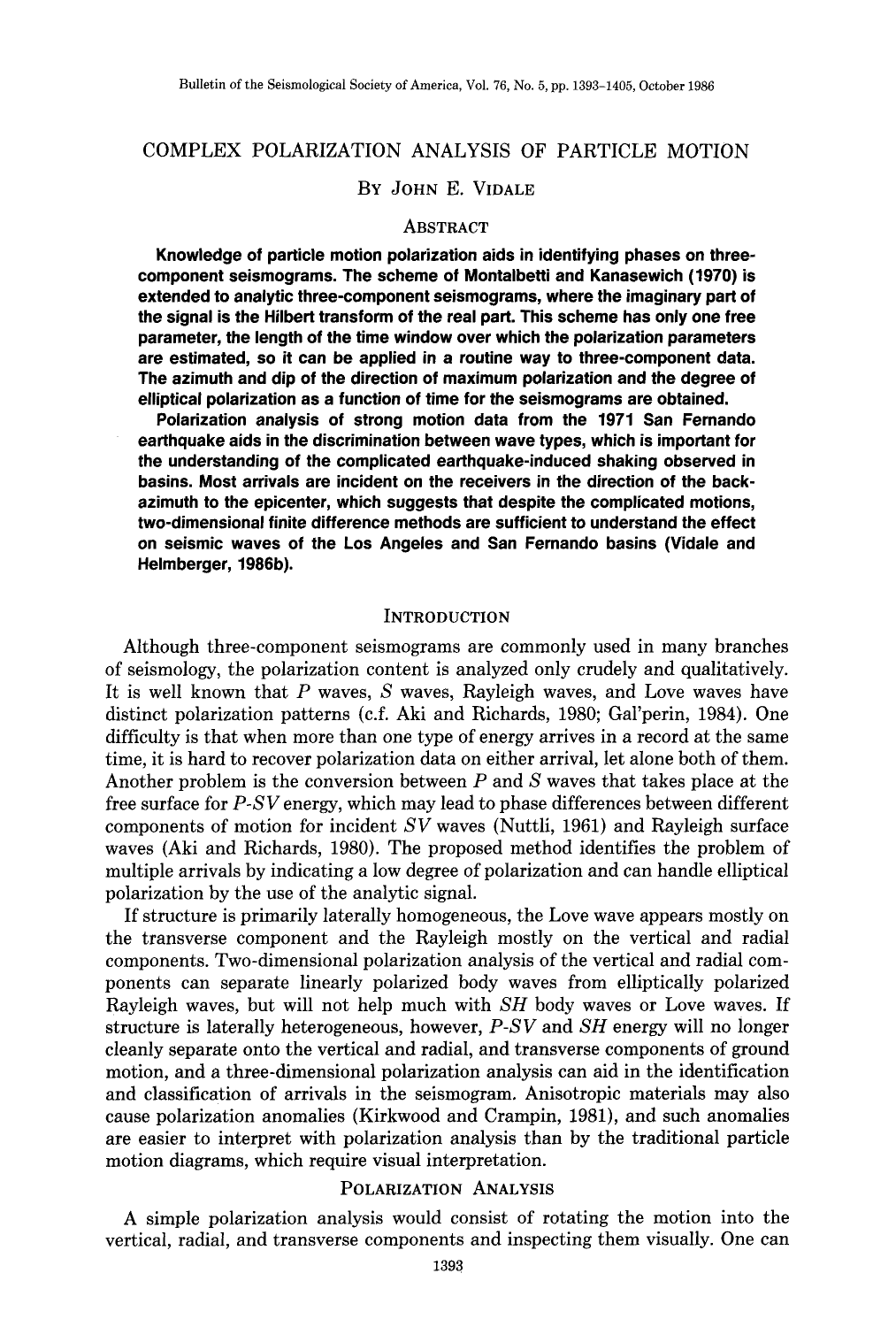estimate the direction of polarization and perhaps, with some care and patience, determine whether the components are in phase for particular arrivals. The RE-MODE filter (Mims and Sax, 1965) and the polarization filter of Montalbetti and Kanasewich (1970) are used to enhance highly polarized portions of the signal automatically. The real counterpart to the filter described below was first presented by Montalbetti and Kanasewich (1970). Some theoretical considerations of polarization analysis are given in a series of papers by Samson and Olson (1980 and references therein) and Kanasewich (1981). A similar polarization filter designed to detect and determine the back-azimuth of events is described by Smart and Sproules (1981).

This scheme has only one free parameter, the length of the time window over which the polarization parameters are estimated, so it can be applied in a routine way to three-component data. The azimuth and dip of the direction of maximum polarization and the degree of elliptical polarization as a function of time for the seismograms are obtained.

### THE COMPLEX POLARIZATION FILTER

The data in polarization analysis is a three-component seismogram, that is, three time series,  $u_r(t)$  for the radial  $(x)$  component of motion, which is positive outward,  $v_r(t)$  for the tangential  $(y)$  component, which is positive in the clockwise direction, and  $w_r(t)$  for the vertical (z) component, which is positive upward. Each component is converted to an analytic signal

$$
\boldsymbol{u}(t) = \boldsymbol{u}_r(t) + i H(\boldsymbol{u}_r(t)) \tag{1a}
$$

$$
\boldsymbol{v}(t) = \boldsymbol{v}_r(t) + i H(\boldsymbol{v}_r(t)) \tag{1b}
$$

$$
\boldsymbol{w}(t) = \boldsymbol{w}_r(t) + i H(\boldsymbol{w}_r(t)) \tag{1c}
$$

where H represents the Hilbert transform and i is  $\sqrt{-1}$ .

The analytic signal may be used to compute the covariance matrix

$$
C(t) = \begin{bmatrix} uu^* & uv^* & uw^* \\ vu^* & vv^* & vw^* \\ wu^* & wv^* & ww^* \end{bmatrix}
$$
 (2)

where the asterisks represent complex conjugation. The three eigenvalues  $\lambda_i$  and eigenvectors  $(x_i, y_i, z_i)$  of the 3 by 3 covariance matrix may be computed analytically (e.g., Malvern, 1969, p. 92) for each time point.

$$
\begin{bmatrix} x_i \\ y_i \\ z_i \end{bmatrix} [\mathbf{C} - \lambda_i \mathbf{I}] = 0 \quad i = 1, 2, 3. \tag{3}
$$

The analytic signal is complex, the covariance matrix is Hermitian and therefore has real positive eigenvalues, and the eigenvectors are in general complex.

The eigenvector  $(x_0, y_0, z_0)$  associated with the largest eigenvalue  $\lambda_0$  points in the direction of the largest amount of polarization. However, the phase in the complex plane of the eigenvectors is initially arbitrary. First, the eigenvector is normalized to have length 1. Then, by rotating the eigenvector associated with the largest eigenvalue by  $0^{\circ}$  to 180 $^{\circ}$  in the complex plane, the rotation that results in the largest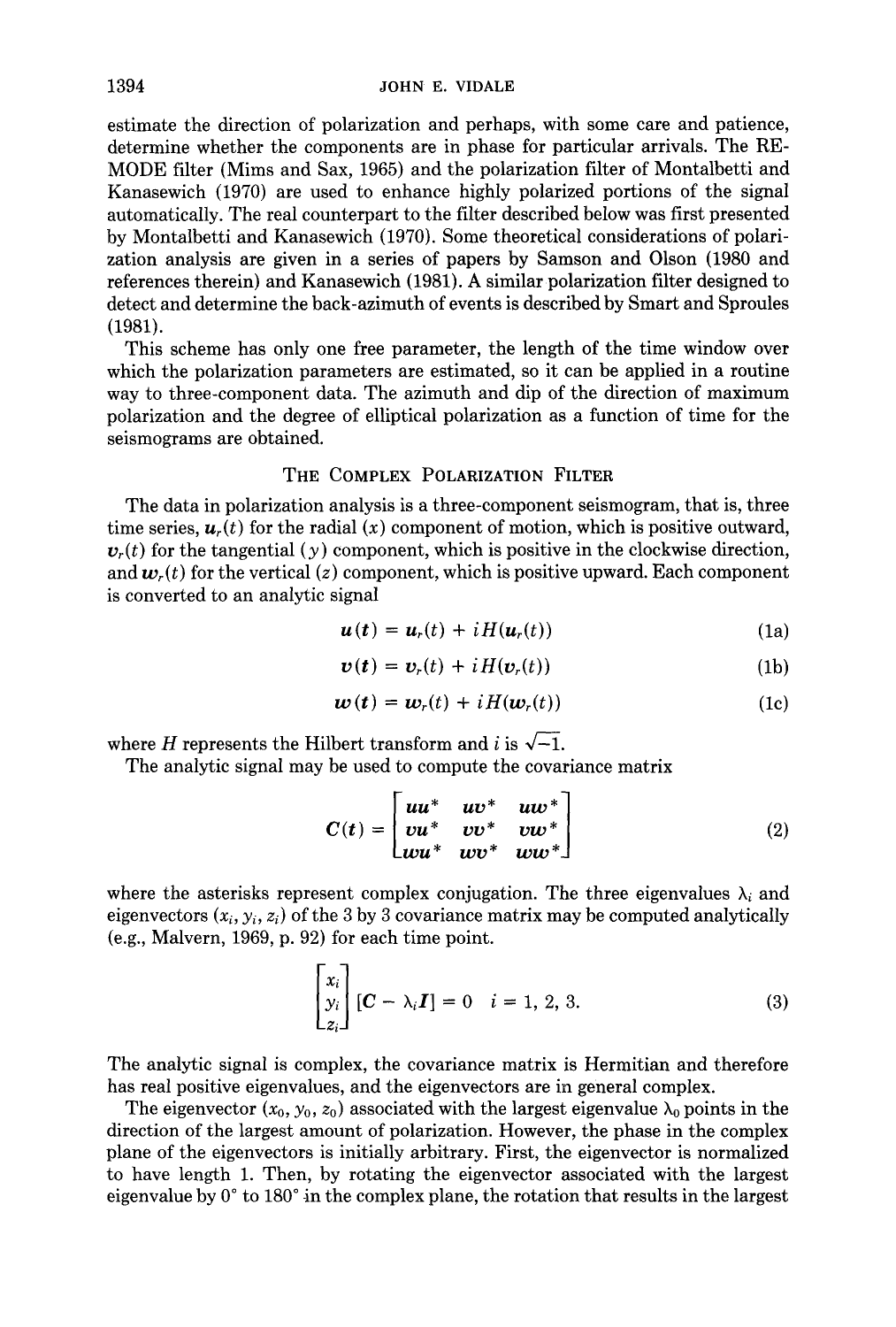real component may be found. This rotation may be found by searching over  $\alpha =$  $0^{\circ}$  to 180° to maximize X, the length of the real component of the eigenvector, where

$$
X = \sqrt{\left(\text{Re}(x_0 \text{cis }\alpha)\right)^2 + \left(\text{Re}(y_0 \text{cis }\alpha)\right)^2 + \left(\text{Re}(z_0 \text{cis }\alpha)\right)^2}
$$
(4)

and cis  $\alpha$  is cos  $\alpha + i$  sin  $\alpha$  and Re(x) is the real part of x. The vector  $(x_0, y_0, z_0)$  is then rotated by the angle  $\alpha$ , and the elliptical component of polarization may be estimated by

$$
P_E = \frac{\sqrt{1 - X^2}}{X}.
$$
\n<sup>(5)</sup>

Since the eigenvector is normalized,  $\sqrt{1 - X^2}$  is the length of the complex part of the eigenvector, and  $P_E$  is the ratio of the imaginary part of the eigenvector to the real part of the eigenvector.  $P_E$  is 1 for circularly polarized motion, but  $P_E$  is 0 for linearly polarized motion.

The sense of rotation may be found by comparing the signs of the real and imaginary parts of the rotated eigenvector. This information may be useful, for example, in resolving the ambiguity noted below for the direction of propagation for fundamental Rayleigh waves, which have retrograde polarization. An arbitrary mix of Rayleigh modes, however, could have either prograde, retrograde, or even linear polarization, so we pursue the sense of rotation no further in this paper. The dip of the polarization of Rayleigh waves also varies with the structure through which the Rayleigh wave is passing, but again not in a simple way.

The strike of the direction of maximum polarization is

$$
\phi = \tan^{-1} \left( \frac{\text{Re}(y_0)}{\text{Re}(x_0)} \right). \tag{6}
$$

Care must be exercised when Re( $y_0$ ) and Re( $x_0$ ) are small although Im( $y_0$ ) and  $Im(x_0)$  are not small, as would be the case for a Rayleigh wave when the direction of maximum polarization is nearly vertical. In that case, a different angle of rotation  $\alpha$  may provide a more accurate estimation of the strike  $\phi$ .

The dip of the direction of maximum polarization is

$$
\delta = \tan^{-1} \left( \frac{\text{Re}(z_0)}{\sqrt{\text{Re}(x_0)^2 + \text{Re}(y_0)^2}} \right).
$$
 (7)

The polarization vector is ambiguous in that the vector  $(x, y, z)$  represents the same polarization state as the vector  $(-x, -y, -z)$ . In this paper, the strike and dip defined in equations (6) and (7) range from  $-90^\circ$  to  $90^\circ$ , where  $0^\circ$  strike and dip represents a vector which points horizontally in the direction back to the epicenter. The strikes  $\phi$  in the range  $-180^\circ$  to  $-90^\circ$  and in the range  $90^\circ$  to 180° do not appear because of this ambiguity.

Similarly, the eigenvectors associated with the intermediate eigenvalue  $\lambda_2$  and smallest eigenvalue  $\lambda_1$  point in the directions of the intermediate and least amount of polarization, respectively. The eigenvectors corresponding to  $\lambda_0$ ,  $\lambda_1$ , and  $\lambda_2$  are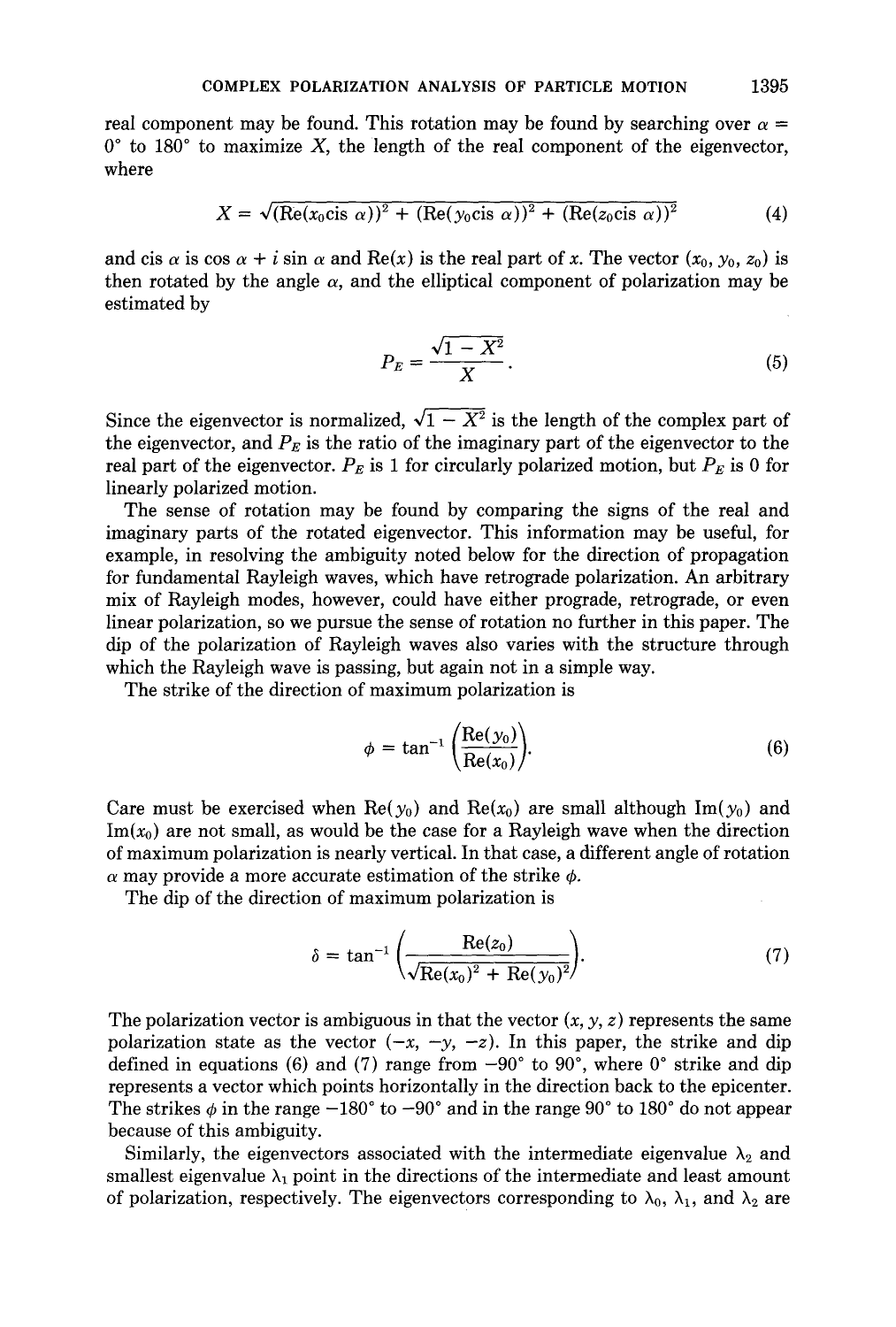orthogonal, so only orthogonal components of polarization may be resolved. A measure of the strength of polarization in the signal is

$$
P_S = 1 - \frac{\lambda_1 + \lambda_2}{\lambda_0}.
$$
 (8)

*Ps* is near 1 if the signal is completely polarized in that there is only primarily one component of polarization, but *Ps* is 0 if the largest component of polarization is only as big as the other two combined. A measure of the degree of planar polarization in the signal is

$$
P_P = 1 - \frac{\lambda_1}{\lambda_2}.\tag{9}
$$

 $P<sub>P</sub>$  is 1 if the intermediate component of polarization is much larger than the smallest component, but  $P_P$  is near 0 if the intermediate and smallest components of polarization are comparable.

### **DISCUSSION**

The use of the analytic, rather than just the real part of the signal has distinct advantages. The polarization can be measured from the covariance at any point in the seismogram, whereas with the real method, the covariance must be averaged over a portion of a wavelength before the polarization may be estimated. Also, the degree of ellipticity in the signal may be estimated. The only drawback is that four times the computation is required for the complex algebra.

Figure 1 shows the result of applying the polarization filter to synthetic waveforms. Figure 1, a through c, shows the seismograms that consist of a linearly polarized pulse followed by an elliptically polarized, longer period pulse. The correct values of  $\phi$ ,  $\delta$ , and  $P_E$  as a function of time are returned from the analysis and are shown in Figure 1, d to f. The transition between the two pulses is not abrupt in Figure 1, d to f, because the Hilbert transform has slightly averaged the polarization properties, mixing them in the region between the two pulses.

Simplification of the polarization method to two components rather than three is straightforward and can be useful in examining *P-SV* motion. Figure 2, a and b, shows the result of applying polarization analysis to the vertical and radial velocity components of an elastic two-dimensional finite difference simulation (Vidale and Helmberger, 1986a). The source has a strike-slip mechanism, and the receiver is on the free surface at a range of eight source depths. The initial double pulse, which consists of direct P-wave energy and S-wave energy converted to  $P$  on the free surface, has horizontal linear polarization, and the Rayleigh wave has vertical elliptical polarization. Figure 2, c and d, shows the dip of the polarization and a measure of the elliptical polarization estimated for each time point in the covariance matrix. Figure 2, e and f, shows the results when the covariance is averaged over 21 points and then analyzed for polarization. The averaged estimate is more stable but loses time resolution. By such an analysis, the Rayleigh polarization may be seen to tilt to the vertical as the receiver location becomes farther from the source.

This scheme differs from that of Montalbetti and Kanasewich (1970) in which a running average is subtracted from the seismograms before computing the covariance. This step is similar to high-pass filtering the data before polarization analysis.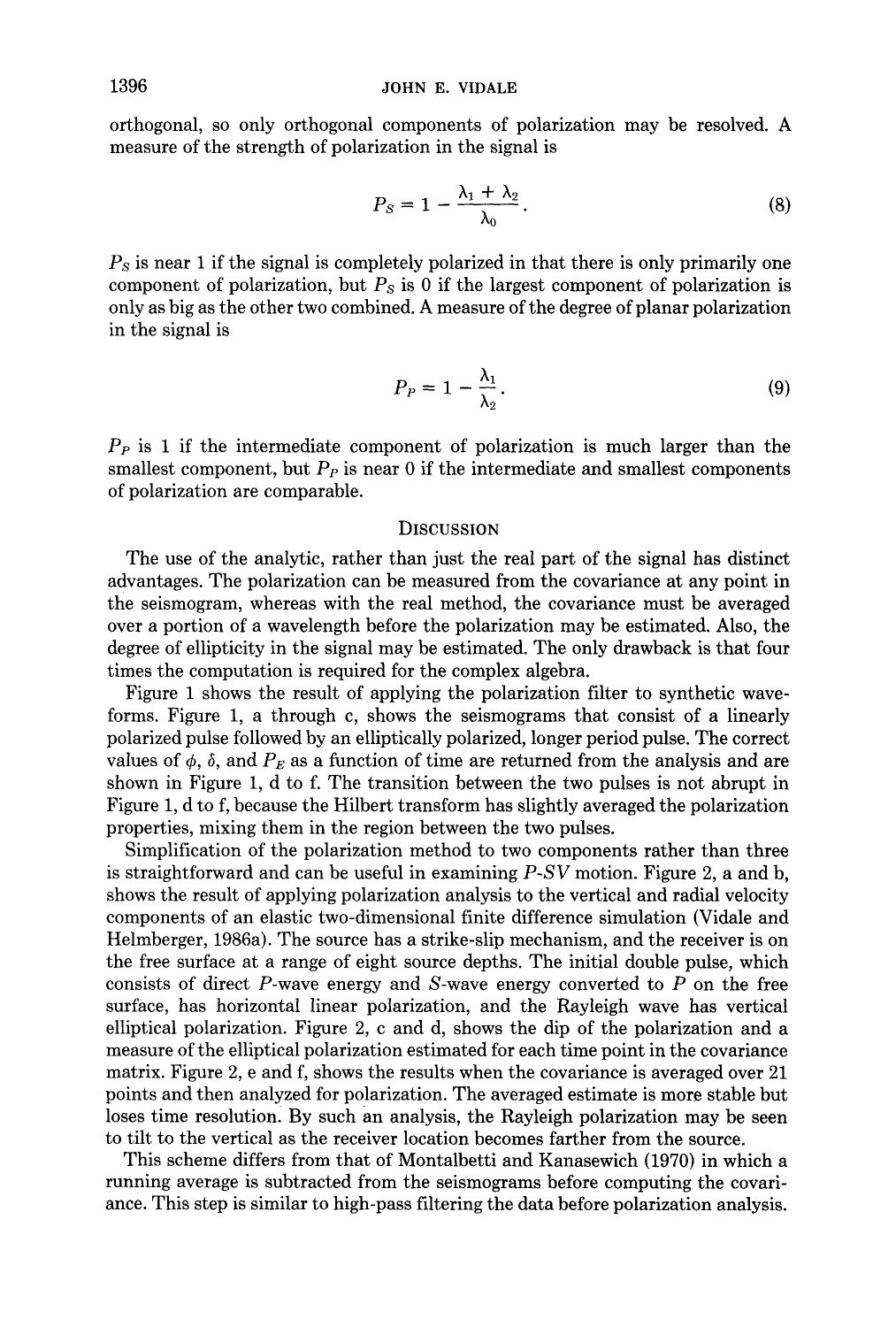If the data has a different frequency content than the background noise, then frequency filtering may improve the results of polarization analysis. In addition, and this is particularly true for the scheme of Montalbetti and Kanasewich (1970), the polarization character of the higher frequency energy is more stably estimated, as there are more wavelengths within the time-averaging window.

## APPLICATION TO THE SAN FERNANDO EARTHQUAKE

The San Fernando Earthquake of 1971 created numerous three-component ground motion records (Trifunac *et al.,* 1973). The strong motions recorded to the south of the event show the marked effects of the soft sediments that fill the San Fernando and Los Angeles basins. In another paper, we attempt to understand the



Fro. 1. Application of complex polarization filter to synthetic time series. The vertical, radial, and transverse components of the time series are shown in (a) to (c), respectively. (d) and (e) show the estimated dip and strike of the direction of maximum polarization, and  $(f)$  shows the degree of angular polarization as a function of time. The first half of the time series is linearly polarized, and the direction of maximum polarization has a strike of 45° and a dip of 45°. The second half of the time series is elliptically polarized, and the direction of maximum polarization has a strike of  $-45^\circ$  and a dip of 0<sup> $\degree$ </sup>. The complex polarization filter estimates the polarization parameters correctly in both cases.

effects of these basins on the strong ground motions by forward modeling with the finite-difference technique (Vidale and Helmberger, 1986b). In this section, we take the preliminary step of identifying phases in the three-component records with polarization analysis. This step is useful because not only the interpretation, but also the methods used to model the records depend on whether the motions are surface waves or body waves and to what extent the surface waves have been laterally refracted by structure.

Polarization analysis shows that the energy in the data is traveling mostly with a strike directly away from the epicenter, which indicates that out-of-plane arrivals are not important. This observation allows Vidale and Helmberger (1986b) to model the data using a finite difference scheme with structure that varies in the vertical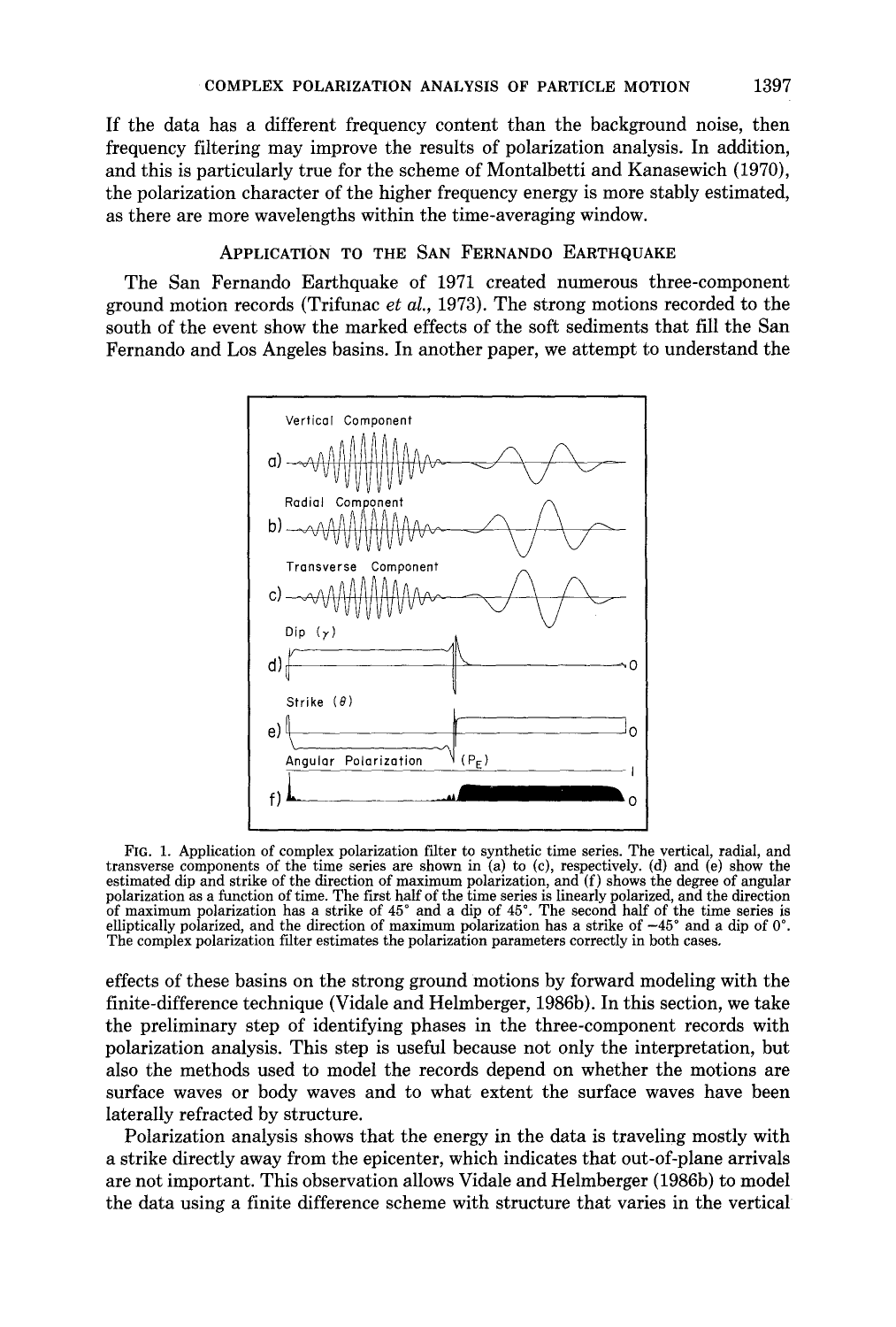and radial directions, but not the transverse direction. The finite difference and polarization analyses both find that the surface waves that are converted from body waves at the edges of the basins are important.

Figure 3 shows relation between the epicenter of the San Fernando earthquake and the major basin structures. The profile *A-A'* is the location of a cross-section compiled by Duke *et al.* (1971) which is summarized in the lower frame of Figure 3. The lower frame of Figure 3 shows the estimated location of the bottoms of the San Fernando and Los Angeles basins. Figure 4 shows the ground velocities recorded by



FIG. 2. Application of the two-dimensional complex polarization filter to seismograms generated by an elastic finite difference program. The source generates both compressional and shear waves, and is located in a half-space beneath a free surface. The receiver is on the free surface at a distance equivalent to eight source depths. (a) and (b) show the vertical and radial components of the displacement. (c) and (d) show polarization parameters estimated from using an averaging window one point wide. (e) and (f) show polarization parameters estimated from using an averaging window 21 points wide. Note the more stable estimates produced by using a longer time window.

the receivers that are marked by solid triangles in Figure 3. Note that the receivers are located in 4 areas: C041 is the Pacoima Dam station directly above the fault plane; C048, J145, and Hl15 are in the San Fernando basin; L166, D068, and D057 are on or near the Santa Monica Mountains; and \$262, Hl18, \$267, and N191 are in the Los Angeles basin. Figure 4 suggests that the mountains have a shorter duration of shaking than the basins, as has been noted previously for this profile (Liu and Heaton, 1984).

We will examine the records from stations J145, D068, and \$267 in more detail with polarization analysis to investigate which paths the energy that shakes the basins follows. Figure 5 shows the result of polarization analysis of the velocity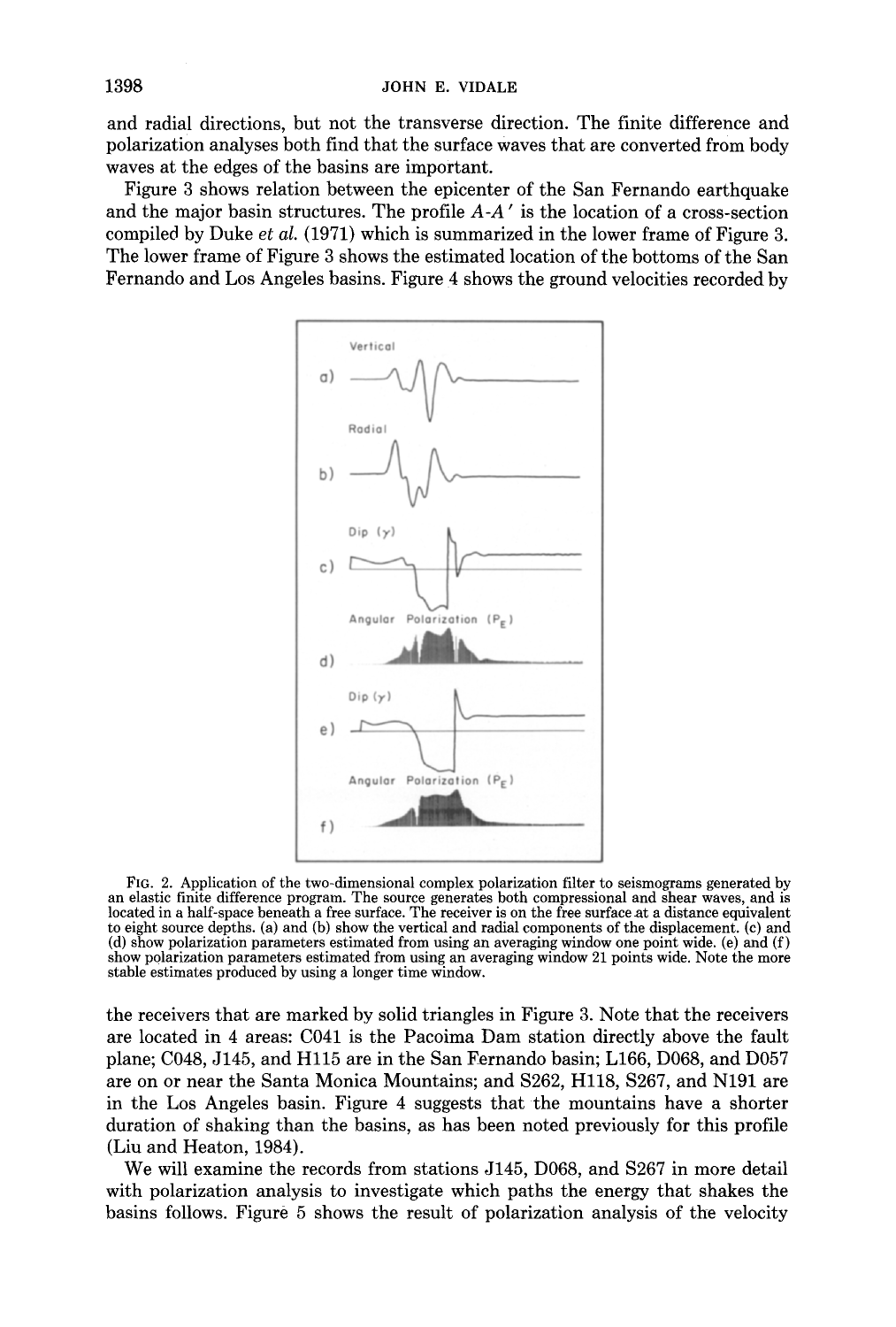**records from station J145. A time-averaging window of 3 sec is used for Figures 5 through 7. Three arrivals have a clear polarization signature. The first arrival is mostly on the radial component and lasts 10 sec. It is apparently a direct** *SV* **body**  wave. From the strike and dip of the direction of maximum polarization  $\lceil \theta \rceil$  and  $\gamma$ **defined in equations (6) and (7)], the arrival has horizontal polarization (e.g., the** 



FIG. 3. Map and cross-section of the San Fernando region from Duke *et al.* (1971). The epicenter is marked by a cross. The filled triangles are the locations of the strong-motion instruments used in this section. *Cross-hatched area* shows surface exposure of bedrock. The bottom of the basins for the profile *A-A"* is shown below, with dashed portions showing where the boundary is not known. The cross-section has vertical exaggeration of 2:1. SFB locates the San Fernando basin, SMM the Santa Monica Mountains, LAB the Los Angeles basin, PVH the Palos Verdes hills, and PO the Pacific Ocean.

dip is near  $0^{\circ}$ ) with an azimuth that is within  $15^{\circ}$  of the direction to the epicenter. From the low angular polarization  $[P_E]$  defined in equation (5)], we see that the arrival is linearly polarized. The high linear polarization *[Ps* defined in equation (8)] shows that the largest component of polarization explains most of the observed covariance, so the polarization parameters of the arrival are reliably estimated.

The next arrival is a Love wave that shows a horizontal, linear polarization with an azimuth that is nearly transverse to the direction to the epicenter. An *SH* body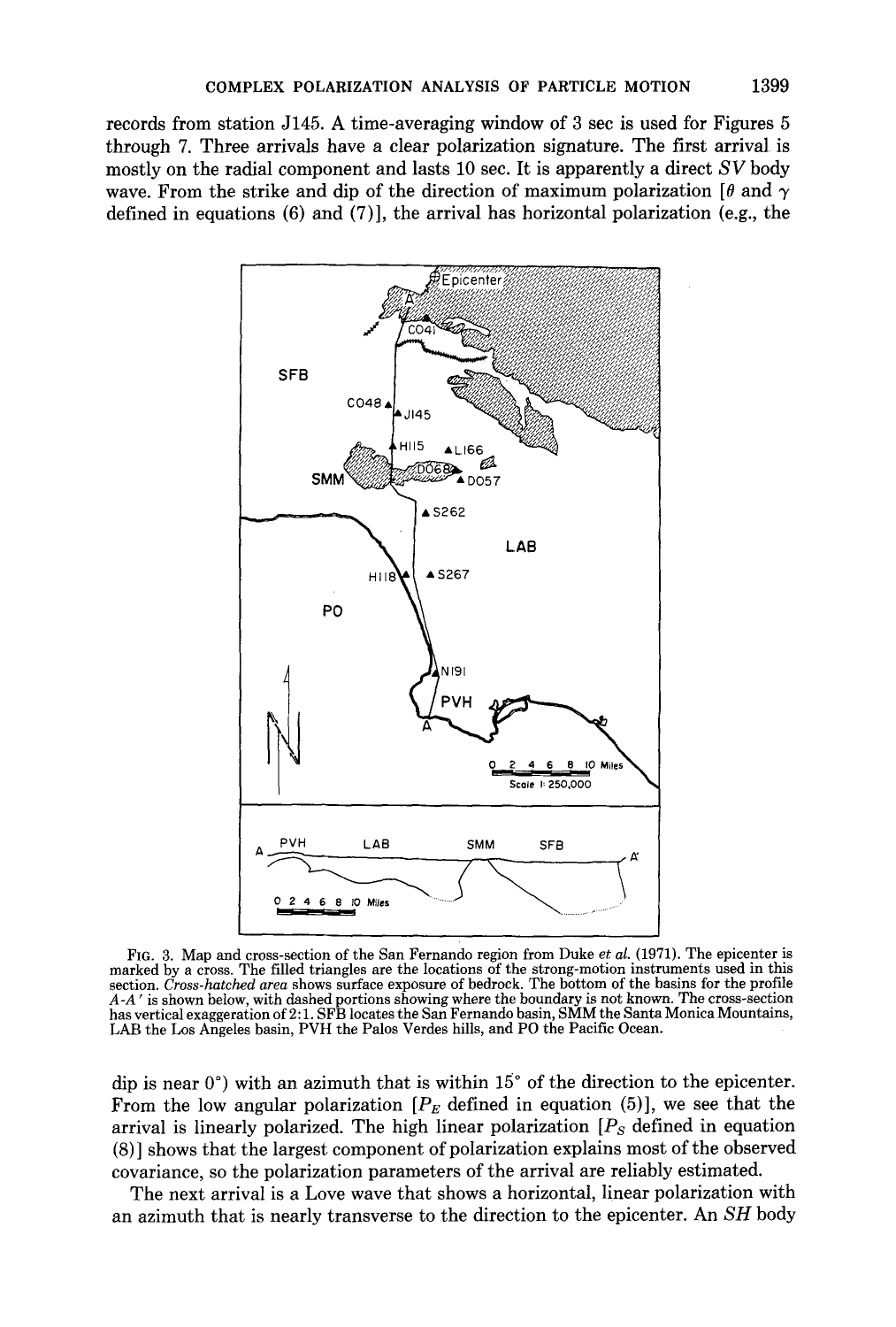wave would have the same polarization state as a Love wave, but is an unlikely interpretation of this phase due to its late arrival. The linear polarization, which is lower than for the first arrival, shows that there are large secondary components to the polarization, which may be seen in the nonnegligible energy on the vertical and radial components. The low linear polarization shows that the polarization parameters may not be reliably estimated. The third arrival is a Rayleigh wave, which is reliably estimated to be elliptically polarized on the radial and vertical components, although the strike may change significantly with time. Such shifts in azimuth of approach with time are also seen in array studies (Haar *et al.,* 1985).

The timing of this sequence with a shear body-wave arrival, followed by a Love wave, which is in turn followed by a Rayleigh wave, is not surprising. If the *SV* 



FIG. 4. Velocity records for the stations shown in Figure 3. The acceleration records are processed and integrated to yield velocity records as described by Trifunac *et al.* {1973). The horizontal components are rotated to radial and transverse components relative to the epicenter of the San Fernando earthquake. The traces are lined up to make a high-frequency arrival that is most evident on the vertical component arrive at the same time for all stations. The three-component station names are given to the left of the vertical component and the amplitudes in centimeters/sec are printed by each trace.

wave travels with a velocity of 3 km/sec, then the Love wave is traveling at 1.0 km/ sec and the Rayleigh wave at 0.6 km/sec, which is reasonable since the near-surface S-wave velocity is about 0.6 km/sec (Duke *et al.*, 1971). The surface waves have not been significantly refracted laterally. The energy envelope is matched by the finite difference forward modeling (Vidale and Helmberger, 1986b).

The station D068, on the ridge, shows a more compressed sequence of arrivals in Figure 6 than does station J145 in Figure 5. The S body wave appears on both horizontal components, although primarily on the transverse component and is initially elliptically polarized, but in the horizontal plane. The Love wave, or perhaps another *SH* pulse, appears immediately after the S wave, and on the transverse component with good linear polarization. A suggestion of a Rayleigh wave is seen immediately following the Love wave as an increase in the ellipticity of the polarization. The short duration of the ground motion suggests that most of the energy on the ridge is from the body wave arrival.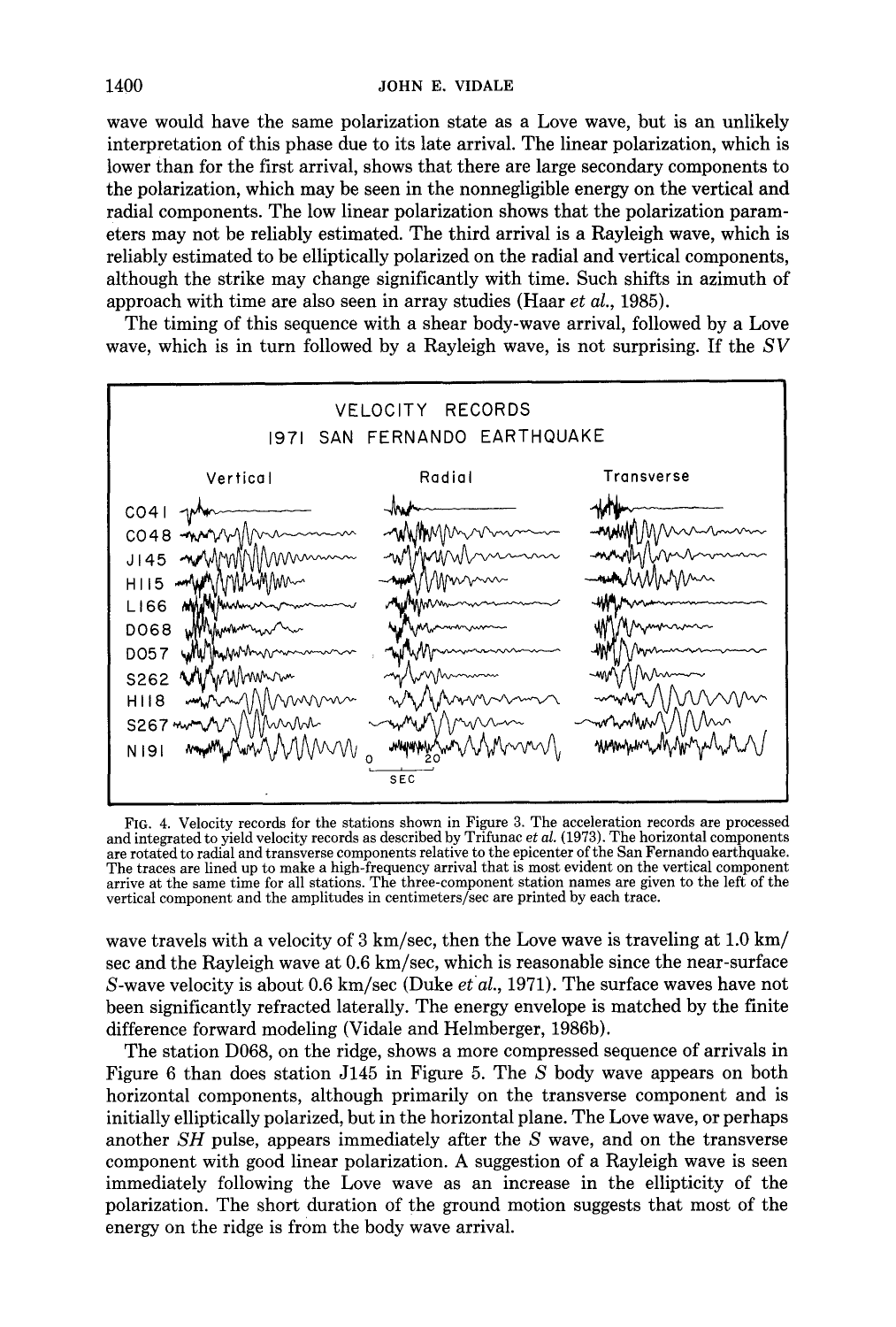The station  $S267$  in the Los Angeles basin shows more unexpected behavior in Figure 7, with a Rayleigh wave arriving before a Love wave. The higher frequency energy that lasts 15 sec near the start of the record may be the S-wave arrival. It is reliably estimated. The next arrival is a Rayleigh wave. Although changing with time, the strike of the polarization of the arrival lines up with the back-azimuth to the epicenter, so the Rayleigh wave is propagating in the expected direction. The third arrival is a Love wave, again propagating near the expected azimuth.



FIa. 5. Polarization analysis of the velocity records from station J145. Three arrivals are identified: an S wave; a Love wave; and a Rayleigh wave. The strike  $(\theta)$ , dip  $(\delta)$ , angular polarization  $(P_E)$ , and linear polarization *(Ps)* are defined in the text. A time window of 3 sec is used.

The earlier arrival of the Rayleigh wave may occur because it samples deeper and faster rock than the Love wave. These Rayleigh and Love waves can be well explained with the two-dimensional structure from Duke *et al.* (1971) outlined in the lower panel of Figure 3. Figure 8 shows the result of the finite difference /nodeling from Vidale and Helmberger (1986b) for the station \$267. The source depth and mechanism are derived from previous teleseismic studies. The polarization of the energy justifies the use of the two-dimensional rather than fully threedimensional finite difference method, and the finite difference method can explain most of the long-period strong motions.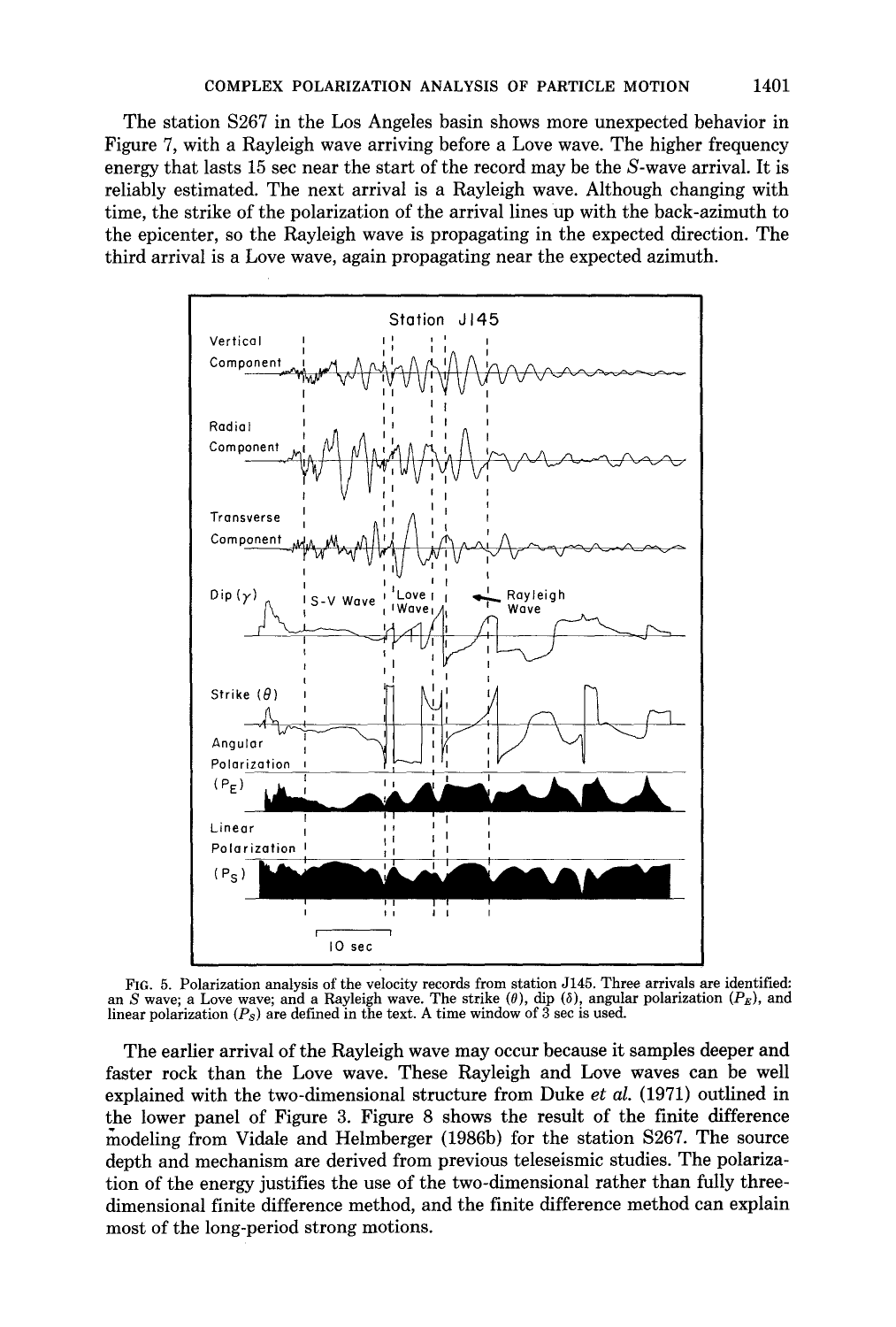

FIG. 6. Polarization analysis of the velocity records from station D068. Two arrivals are identified:<br>an S wave and a Love wave. A Rayleigh wave is also tentatively identified. The strike ( $\theta$ ), dip ( $\delta$ ), angular<br>polar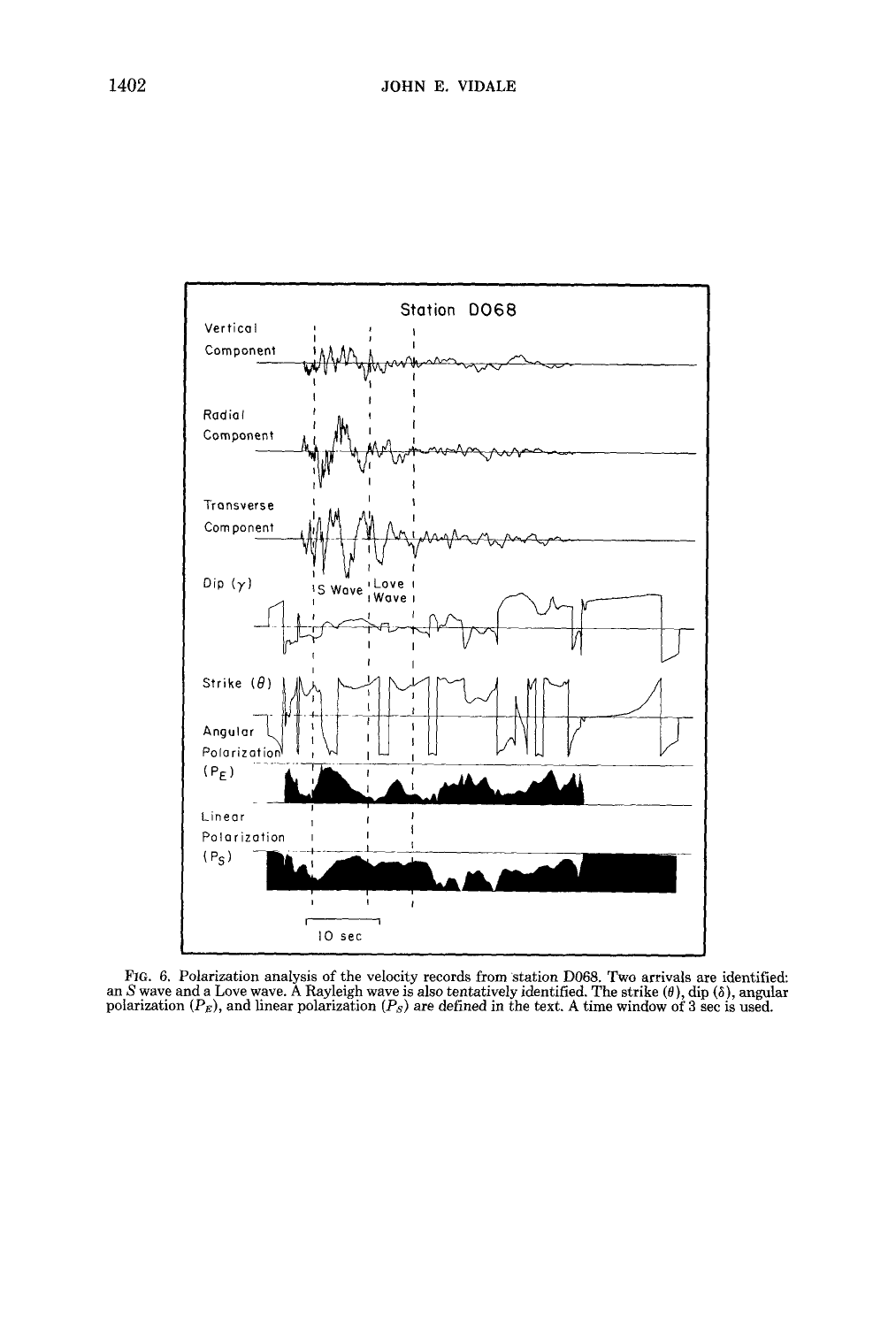

Fro. 7. Polarization analysis of the velocity records from station \$267. Three arrivals are identified: an S wave; a Love wave; and a Rayleigh wave. The strike ( $\theta$ ), dip ( $\delta$ ), angular polarization ( $P_E$ ), and<br>linear polarization ( $P_S$ ) are defined in the text. A time window of 3 sec is used.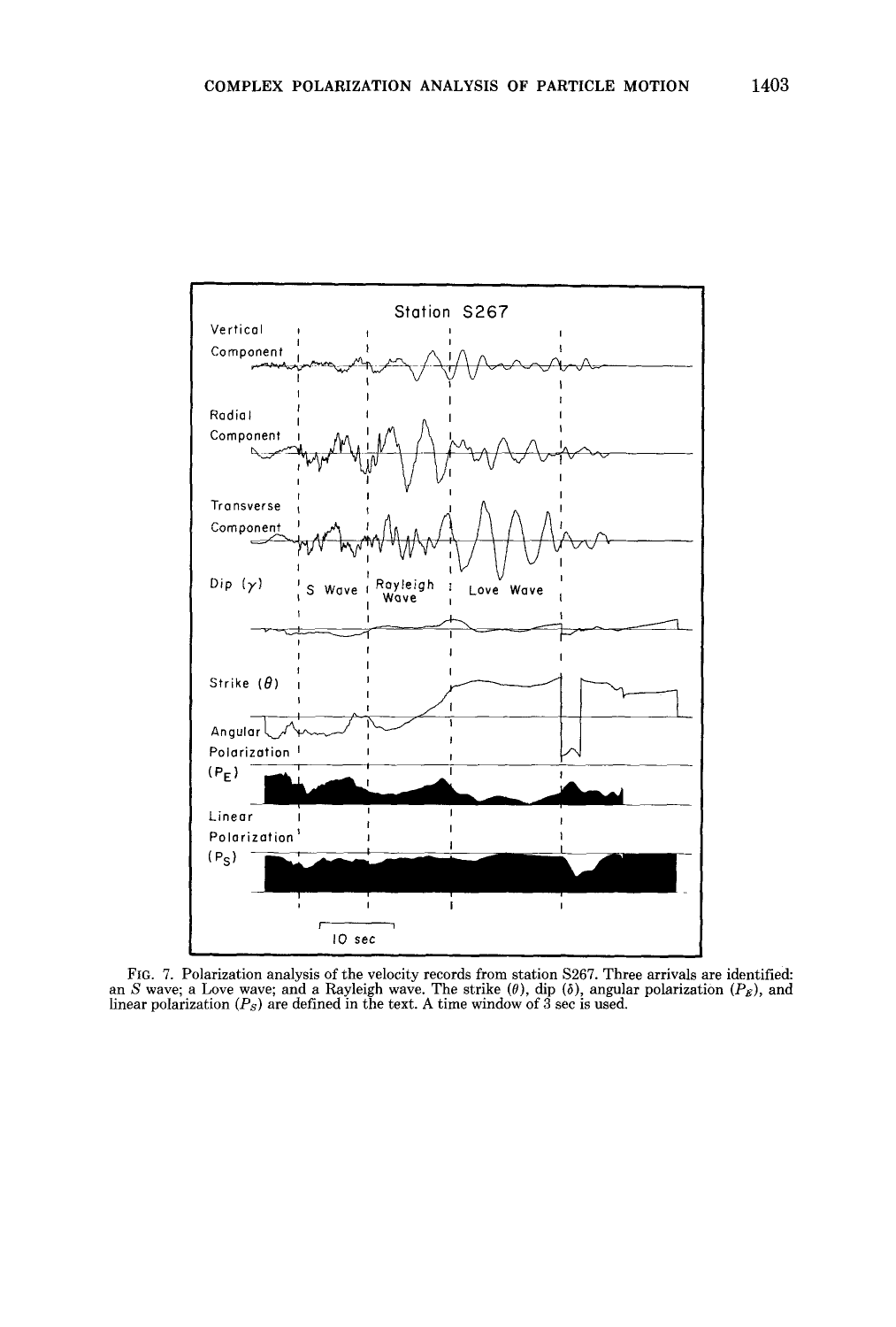By identifying the arrivals with the use of complex polarization filter and then modeling those arrivals with forward finite difference calculations (in Vidale and Helmberger, 1986b), the observations shown in Figure 4 can be explained. Body waves and surface waves generated near the hypocenter propagate across the San Fernando basin with the expected travel times. At the Santa Monica Mountains, the surface waves are destroyed by the lateral heterogeneity in structure. The observed Love and Rayleigh waves in the Los Angeles basin are created by the conversion of S body waves to surface waves near the edge of the Los Angeles basin. This analysis is supported by the observation that body waves tend to convert to surface waves when they are incident on the near edge of a basin (see, e.g., Figure 14 in Vidale *et al.,* 1985).



FIG. 8. Comparison of the data (heavy traces) with the finite difference seismograms (light lines) from Vidale and Helmberger (1986b) for station \$267. The polarization identification of the Love and Rayleigh waves is supported by the finite difference modeling, which predicts Love and Rayleigh waves at the times that they actually arrive. The amplitudes and waveforms match well between the data and the finite difference seismograms.

### **CONCLUSIONS**

The complex polarization filter described in this paper allows routine analysis of three-component seismograms to yield the wave type of arrivals. This analysis is shown to aid in the interpretation of strong motions recorded in and around the basins in Los Angeles. In combination with finite difference forward modeling, this analysis suggests that S body waves that convert to surface waves on striking basin structures supply the energy that enables the basins to shake longer than the surrounding mountains.